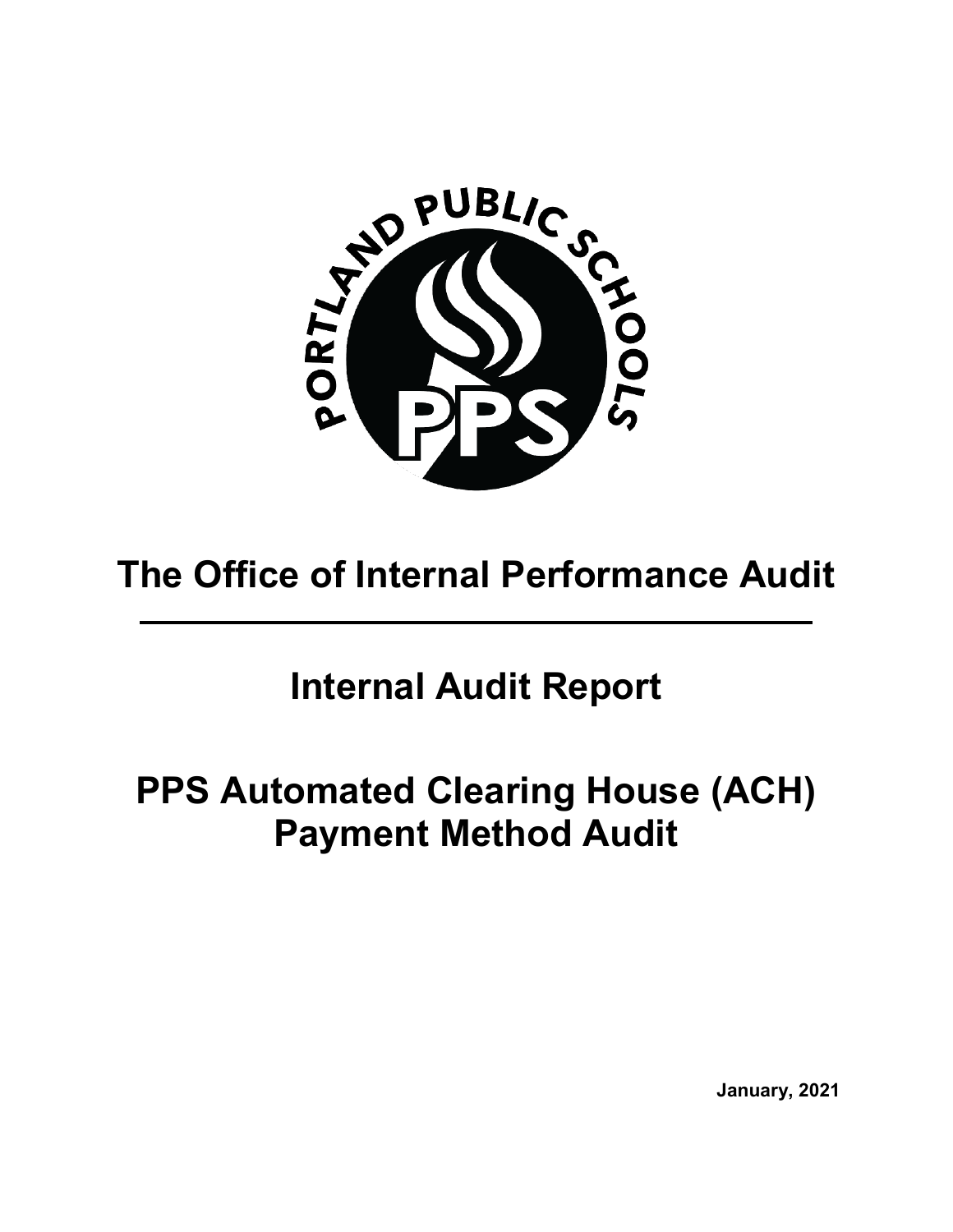#### **Table of Contents**

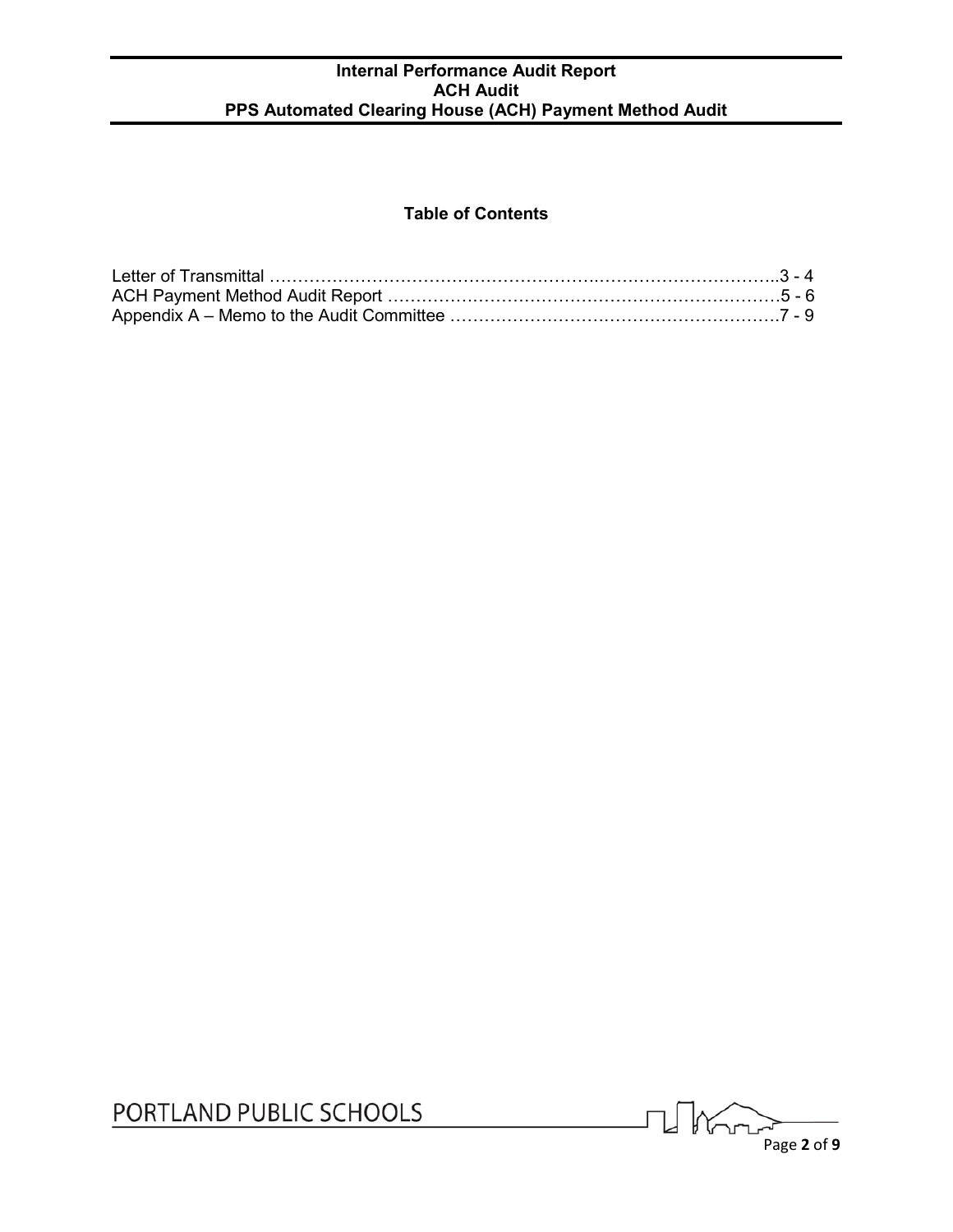#### **Letter of Transmittal**

January 13, 2021

Portland Public Schools Audit Committee 501 North Dixon Street Portland, OR 97227

At the October 9, 2019 meeting of the Audit Committee, Deputy Superintendent Claire Hertz requested the Audit Committee to add the Automated Clearing House (ACH) Payment Method Audit to the 2019-20 Audit Plan. The Audit Committee reviewed, supported the addition to the Audit Plan, and recommended the addition of the ACH Payment Method Audit to the Board of Education for approval. The Board of Education approved this addition on October 29, 2019, via Resolution No. 5988.

The objective of the ACH Payment Method Audit was to determine whether internal controls over the District's ACH payment process, follow best practices in design, and are working efficiently and effectively to mitigate potential fraud and safeguard District funds.

On Friday, August 16, 2019, Portland Public Schools (the District) experienced a fraudulent transaction attempt through its ACH payment method in the amount of approximately \$2.9 million in District funds. The Portland Police, the FBI, and PPS' partners at its banking institution quickly responded and recovered all District funds.

Due to the fraudulent transaction attempt, the District suspended enrolling new vendors in the ACH payment program. The District also suspended making changes in vendor payment account information that participate in the ACH payment program. And, if a change to the vendor account information was requested, the District removed the vendor from the ACH payment program and made subsequent payments to the vendor via check until further notice.

As of the end of our field work (November 2020), the District has not restarted its ACH payment program. As a result, we reviewed internal controls related to the setup of new vendors to the ACH payment program and account information changes for vendors who are enrolled in the ACH payment program; however, testing of these controls was not performed.

The Office of Internal Performance Audit has completed the ACH Payment Method Audit. Based on the results of work performed within the scope of the audit, it is our opinion that, overall, the internal controls over the District's ACH payment program follow best practices in design, and are working efficiently and effectively to mitigate potential fraud and safeguard District funds. Minor items that were not of a magnitude to warrant inclusion in the report were discussed verbally with management.

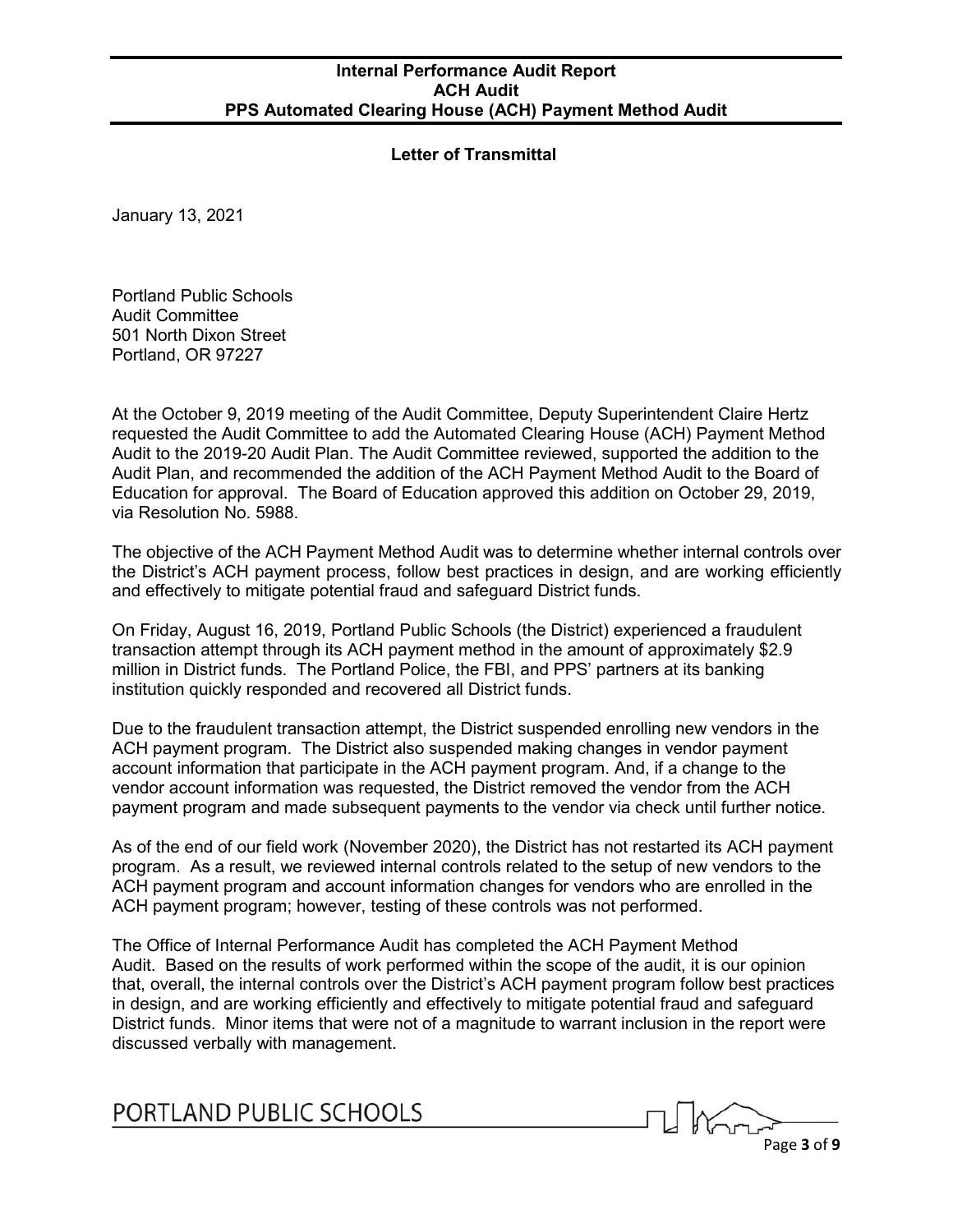Auditing standards require that we obtain sufficient, appropriate evidence to provide a reasonable basis for our findings and conclusions based on our audit objective. We believe that the evidence obtained provides a reasonable basis for our findings, if applicable, and conclusions based on our audit objective.

We extend our appreciation to the staff within Finance Department and the Office of Information Technology for their assistance and cooperation during the course of the audit.

We look forward to discussing the report with you at an upcoming Audit Committee meeting. Thank you for your ongoing support of the Office of Internal Performance Auditing.

Janise Hansen, CIA<br>
Senior Internal Performance Auditor<br>
Mary Catherine Moore<br>
Internal Performance Auditor<br>
Internal Performance Auditor Senior Internal Performance Auditor

\_Janise Hansen\_ Marry Catherine Moore

l Mu Page **4** of **9**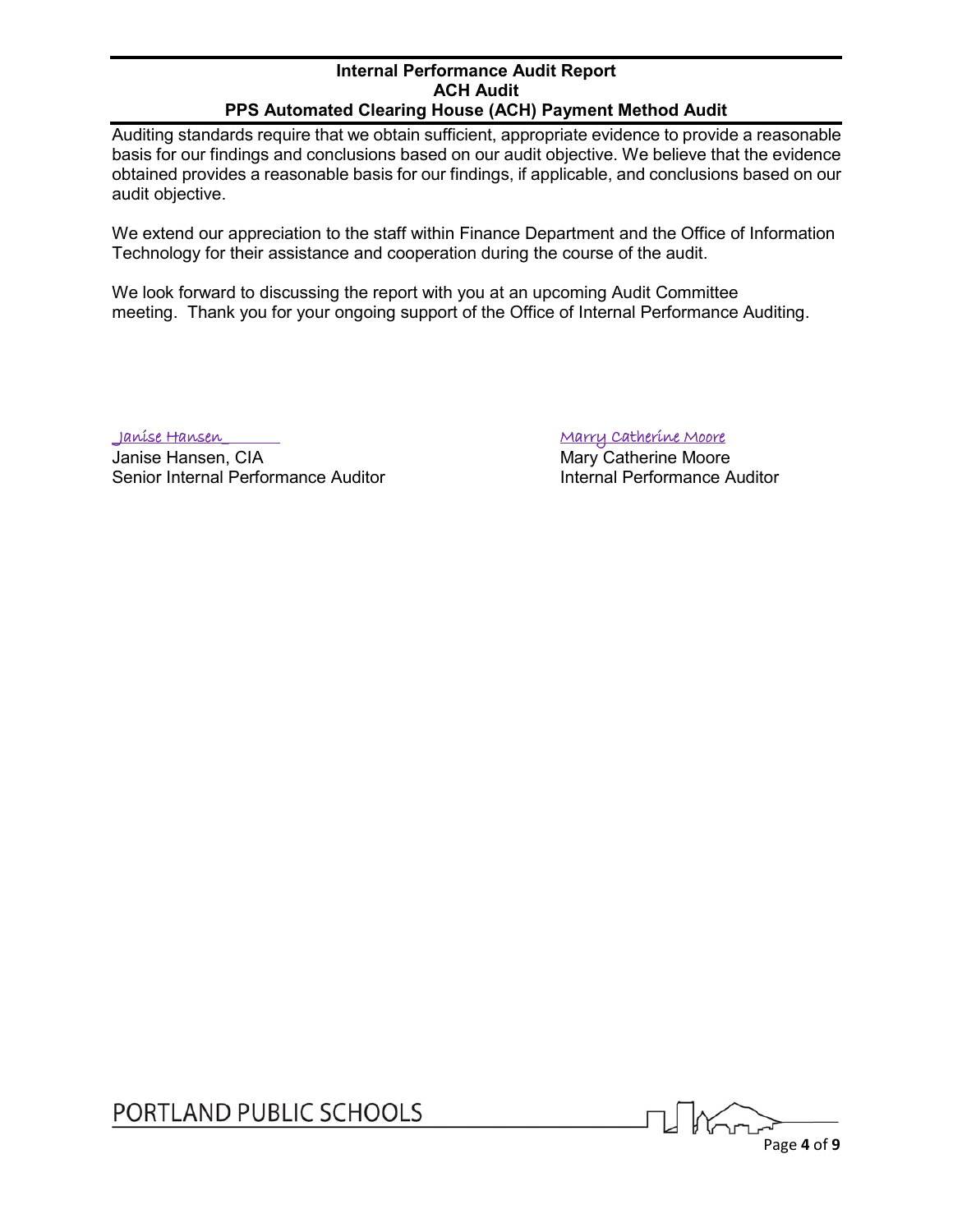#### **ACH Payment Method Audit Report**

#### **Background Information**

The Automated Clearing House (ACH) Network is an electronic funds transfer process between bank accounts. The ACH Network essentially acts as a financial hub and helps people and organizations move money from one bank account to another. ACH transactions consist of direct deposits and direct payments.

The District utilizes the ACH Network to process approximately \$269 million and \$353 million in payments for the 2018-19 and 2019-20 fiscal years respectively.

In August of 2019, the District experienced a fraudulent transaction attempt through its ACH payment method in the amount of approximately \$2.9 million in District funds. In a memo to the Audit Committee, the District detailed actions taken, to address the fraudulent transaction attempt. The full memo is included in Appendix A. Below is a list of some of the actions taken by the District's Finance Department:

- Immediately stopped all ACH payments and verified the accuracy on all accounts that were scheduled to be paid on the week of August 19, 2019 and verified the accuracy on all accounts scheduled for payment this week and any ACH change requests submitted in the past six months.
- Finance Department reviewed existing protocols and procedures related to the process for paying suppliers via ACH and updated their internal controls and approval levels.
- Updated the staff training materials and conducted a mandatory training on Fraud Awareness.
- Removed the ACH Enrollment form from the District's website.

Additionally, Deputy Superintendent Claire Hertz requested the District's Office of Internal Performance Audit perform the ACH Payment Method Audit. The Audit Committee reviewed and supported the addition of the ACH Audit to the District's Office of Internal Performance Audit, and agreed to present it to the Board of Education for approval. The Board of Education approved this addition on October 29, 2019, Resolution No. 5988.

#### **Roles and Responsibilities**

District Accounts Payable management has the primary responsibility to establish, implement, and monitor internal controls. Internal Audit's function is to assess and test those controls in order to provide reasonable assurance that the controls are adequate and operating effectively. We conducted this performance audit in accordance with Generally Accepted Government Auditing Standards (GAGAS, aka Yellow Book). Those standards require that we plan and perform the audit to obtain sufficient, appropriate evidence to provide a reasonable basis for our findings and conclusions based on our audit objective. We believe that the evidence obtained provides a reasonable basis for our findings and conclusions based on our audit objective.

#### **Audit Objective(s)**

The objective of the ACH Payment Method Audit was to determine whether internal controls over the District's ACH payment process, follow best practices in design, and are working efficiently and effectively to mitigate potential fraud and safeguard District funds.

 $\frac{1}{\frac{P^2}{\frac{P^2}{\sqrt{P^2}}}$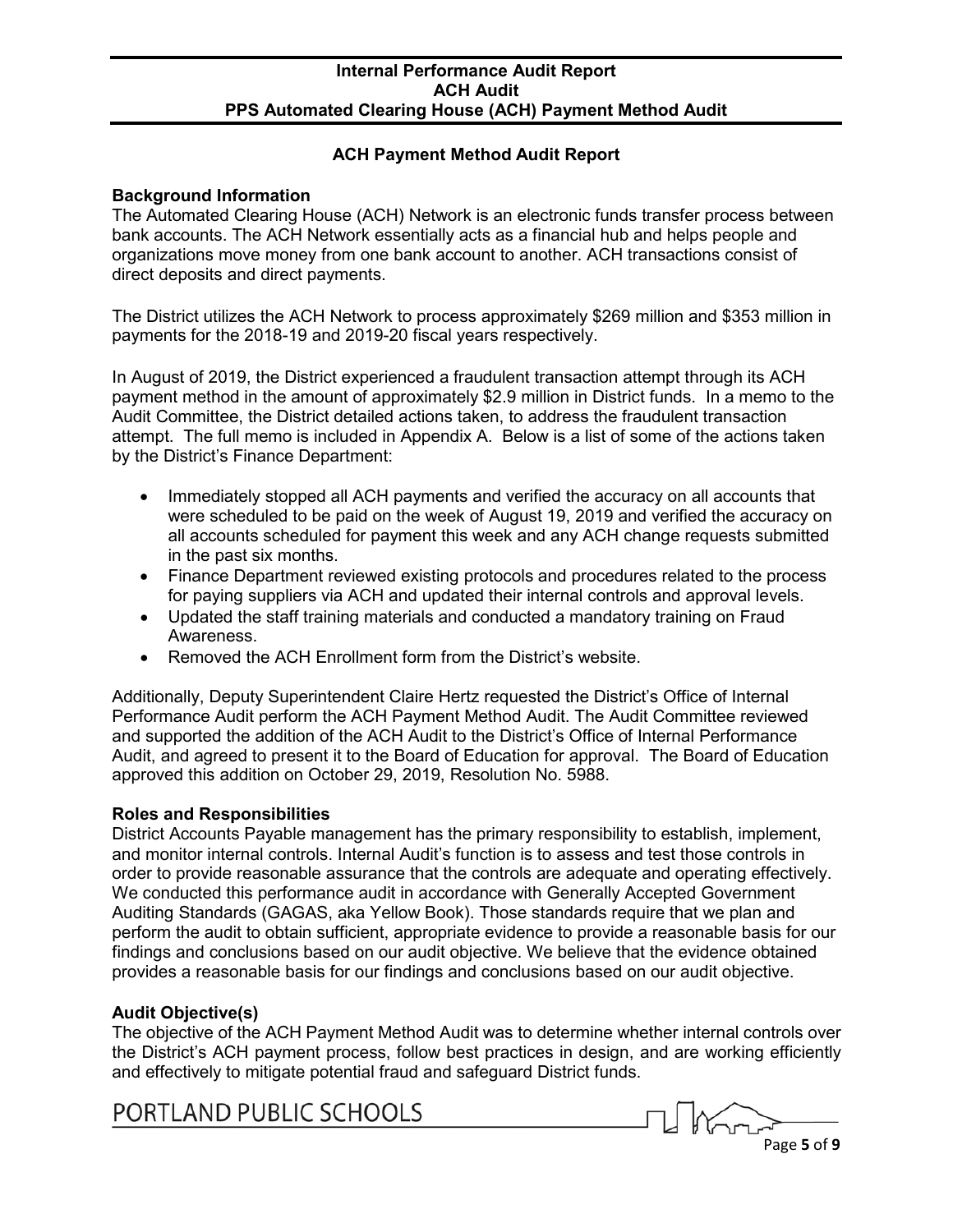#### **Scope of the Audit**

ACH payments made in January 2020 and vendor information changes from January 2020 through May 2020.

#### **Audit Approach and Methodology**

To achieve the audit objectives, we performed the following procedures:

- Planned the audit in cooperation with the Finance Department to ensure that we had an understanding of the District's accounts payable processes, policies and procedures.
- Reviewed processes/actions taken by the District (as detailed in the memo to the Audit Committee – see Appendix A) after the attempted ACH fraudulent activity in August 2019.
- Reviewed the reports issued by a global cyber security consultant contracted by the District to perform an investigation after the attempted ACH fraudulent activity.
- Reviewed any internal investigations that were performed.
- Inquired with PPS' Office of Technology and Information Services (OTIS) to determine if any security improvements were implemented or tested to prevent future malicious attempts.
- Analyzed available data to corroborate the information obtained during our walkthroughs.
- Reviewed applicable PPS Accounts Payable Internal Control Narrative and PPS Purchases and Accounts Payable Policy and Procedure.
- Drew on criteria from suggestions made by the District's financial institution.
- Gathered information on ACH payment processing best practices and how to combat fraud from external sources.
- Verified that all Finance staff members completed the mandatory Fraud Awareness training.
- Reviewed segregation of duties in the Finance Department.
- Reviewed appropriateness of Finance staff's access to the District's financial system.
- Utilized a sampling methodology with 95 percent confidence level to select 42 ACH transactions that occurred in January 2020 for testing of ACH payment transactions, and 20 vendor information changes from January 2020 through May 2020.
- Performed tests and analysis of the objective areas to support our conclusions.

#### **Conclusion**

Based on the results of the audit, overall we found the District's internal controls over ACH payments follow best practices in design and appear to be working efficiently and effectively to mitigate potential fraud and safeguard District funds. Testing of the Districts internal controls for setting up new vendors to the ACH payment program and updating ACH payment information was not completed. When the District has resumed the process for setting up new and updated ACH payments, the Office of Internal Performance Audit will test these internal controls and issue an updated audit report.

**Thata** Page **6** of **9**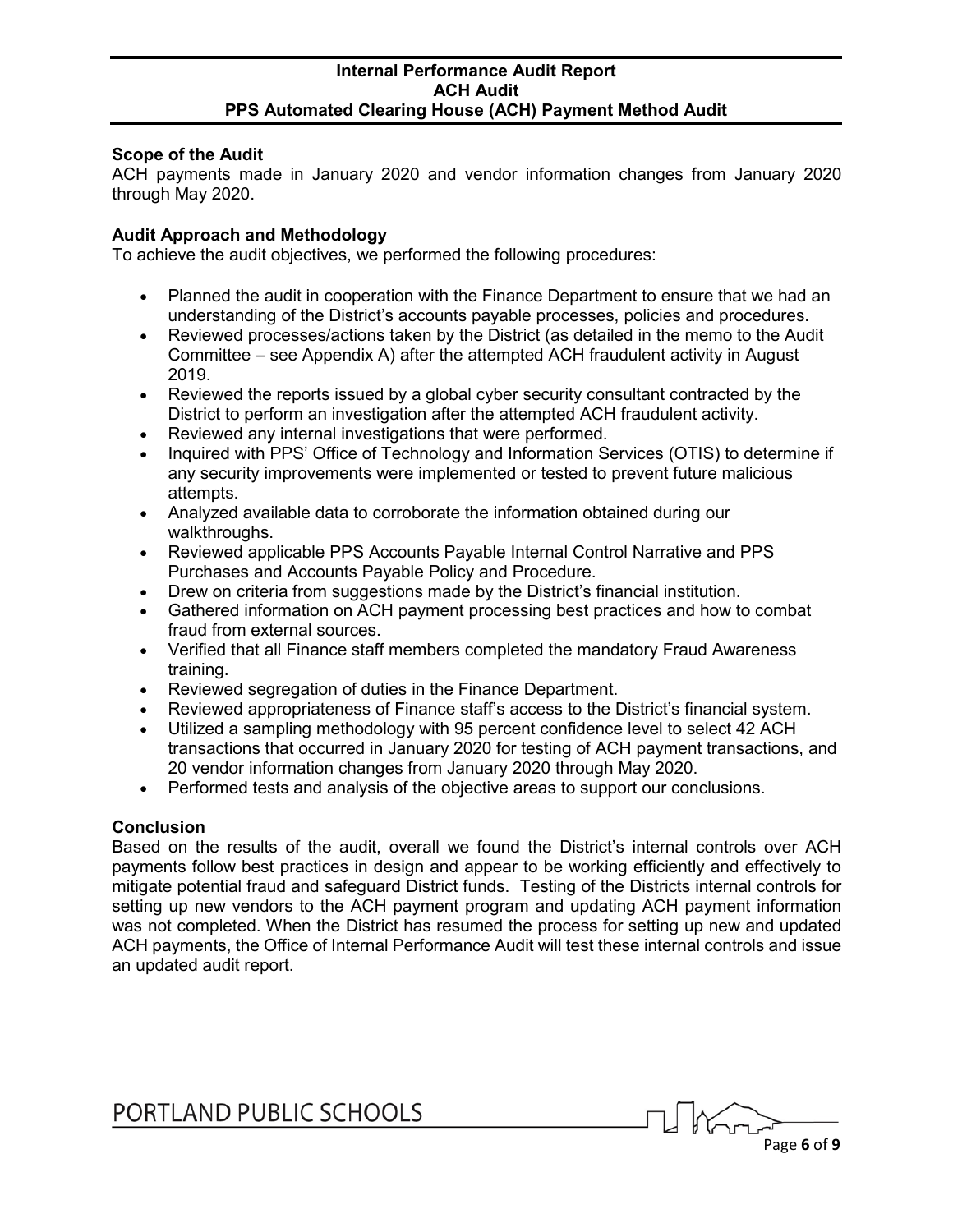**Appendix A: Memo to the Audit Committee**

|                                       | <b>PORTLAND PUBLIC SCHOOLS</b><br>OFFICE OF DEPUTY SUPERINTENDENT<br><b>Business and Operations</b><br>501 North Dixon Street / Portland, OR 97227<br>Telephone: (503) 916-3380 / Fax: (503) 916-                                                                                                                                                                                                                                                                                                                                                                                                                                                                                                                                                                                                                                                                                                                                                                       |
|---------------------------------------|-------------------------------------------------------------------------------------------------------------------------------------------------------------------------------------------------------------------------------------------------------------------------------------------------------------------------------------------------------------------------------------------------------------------------------------------------------------------------------------------------------------------------------------------------------------------------------------------------------------------------------------------------------------------------------------------------------------------------------------------------------------------------------------------------------------------------------------------------------------------------------------------------------------------------------------------------------------------------|
| Date: August 23, 2019                 |                                                                                                                                                                                                                                                                                                                                                                                                                                                                                                                                                                                                                                                                                                                                                                                                                                                                                                                                                                         |
| <b>Audit Committee Members</b><br>To: |                                                                                                                                                                                                                                                                                                                                                                                                                                                                                                                                                                                                                                                                                                                                                                                                                                                                                                                                                                         |
|                                       | From: Deputy Superintendent, Claire Hertz                                                                                                                                                                                                                                                                                                                                                                                                                                                                                                                                                                                                                                                                                                                                                                                                                                                                                                                               |
|                                       | Subject: Update on recent fraudulent ACH transaction                                                                                                                                                                                                                                                                                                                                                                                                                                                                                                                                                                                                                                                                                                                                                                                                                                                                                                                    |
|                                       | This is an update regarding the recent fraudulent ACH transaction that occurred last Friday at<br>PPS. Some of you may have spoken directly with the staff regarding this over the past week.<br>The most important news to note - we received all funds back into our account on Tuesday<br>morning thanks to a lot of support from FBI investigators and the two banking institutions<br>involved in the transaction. Below is a list of actions that we have taken and/or are in progress.<br>You will also see a message from the Superintendent that we sent out to staff and school<br>communities that was translated into our key languages for families.<br>Please do not hesitate to reach out to me if you have any questions.                                                                                                                                                                                                                               |
|                                       | <b>ACTIONS TAKEN/IN PROGRESS/PLANNED:</b>                                                                                                                                                                                                                                                                                                                                                                                                                                                                                                                                                                                                                                                                                                                                                                                                                                                                                                                               |
| <b>Finance Department:</b>            |                                                                                                                                                                                                                                                                                                                                                                                                                                                                                                                                                                                                                                                                                                                                                                                                                                                                                                                                                                         |
|                                       | Immediately stopped all ACH payments scheduled to be paid on August 19 and verified<br>the accuracy on all accounts scheduled for payment this week and any ACH change<br>orders submitted in the past six months<br>• Reviewed existing protocols and procedures related to the process for paying vendors<br>via ACH and added additional internal controls and approval levels<br>• Updated staff training materials and conducted mandatory training for all finance<br>department staff on Tuesday, Aug. 20<br>• All new finance staff will be required to complete fraud prevention training before<br>accessing the district's finance information system<br>Requested PPS auditors of record, TKW, to immediately launch an investigation of all<br>vendor payment processes, protocols and internal controls; TKW meeting occurred<br>on August 19 to begin this work<br>. District finance department leaders met with top Wells Fargo executive on Monday to |

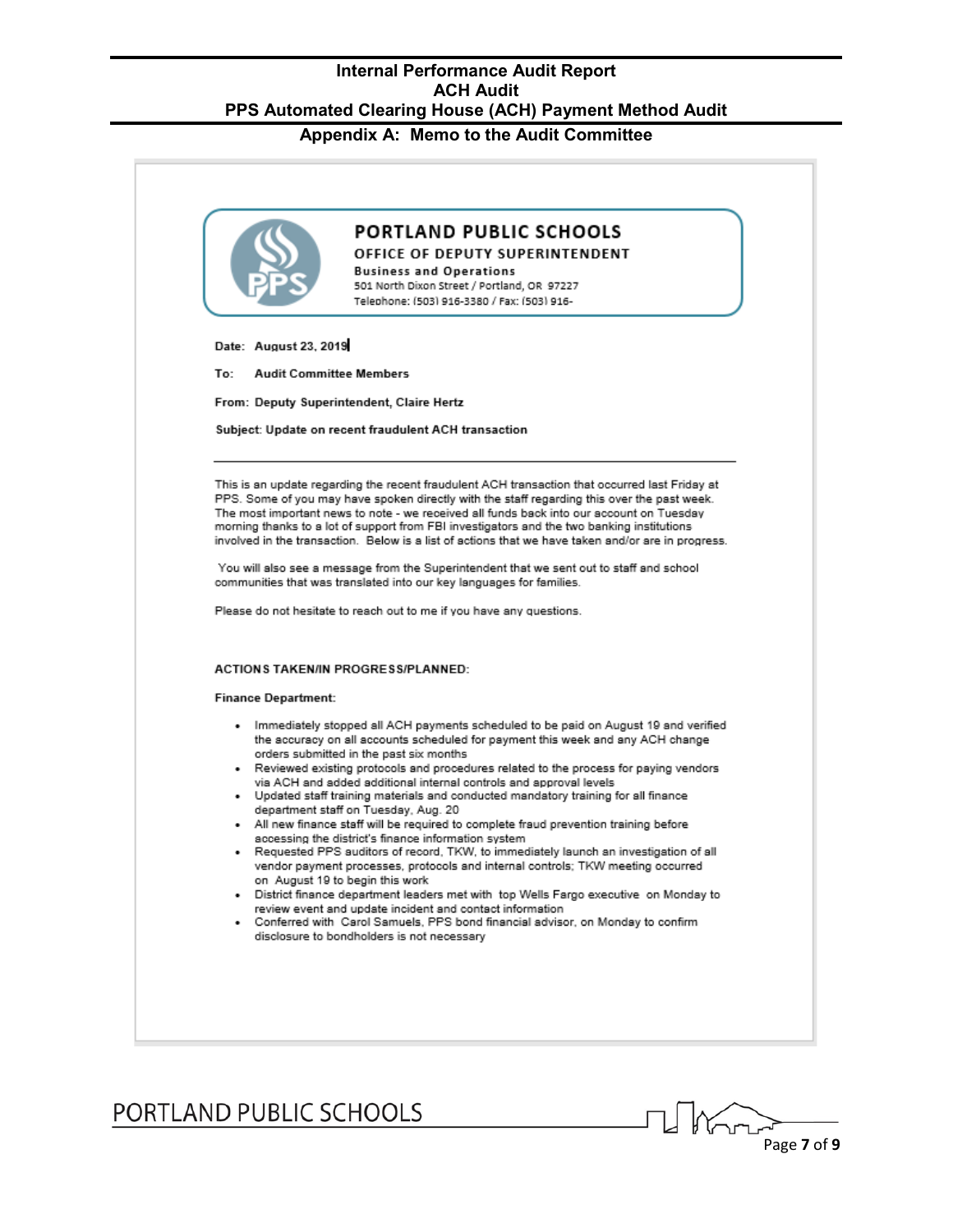Removed contracts from our website and will allow access to PPS contract information through our public records request process Removed ACH Enrollment form from district website - vendors will need to request form from finance staff, which will include a verification process confirmed with vendor information already on file with the district **Human Resources:** Worked in conjunction with IT and Security Services to suspend two employees' access to all PPS systems and buildings August 19 Both employees placed on paid administrative leave pending investigation Providing support to Legal and external investigator on workplace investigation Law Enforcement/Security: Immediately contacted Portland Police Bureau Filed Internet Fraud Claim paperwork with FBI FBI recovered all funds from fraud incident PPS Security Services continues to assist and support law enforcement investigations and inquiries Legal and Risk Management: · Consulted outside legal counsel to, among other things, establish priority, direct line of communication with FBI Filed claims under relevant district's insurance policy to pay for breach response investigation; assessing whether current coverage limits are sufficient Secured consultant to perform security breach investigation and workplace misconduct investigation Along with Finance and IT teams, interfacing with FBI to provide information for criminal investigation Office of Technology and Information Systems: Immediately disabled two employees' email and online access to all PPS systems Lead contact on security breach investigation and system assessment Other notes: · PPS has secured three external investigations regarding the incident: o Forensic cybersecurity review o Financial systems and control o Workplace process and employee conduct